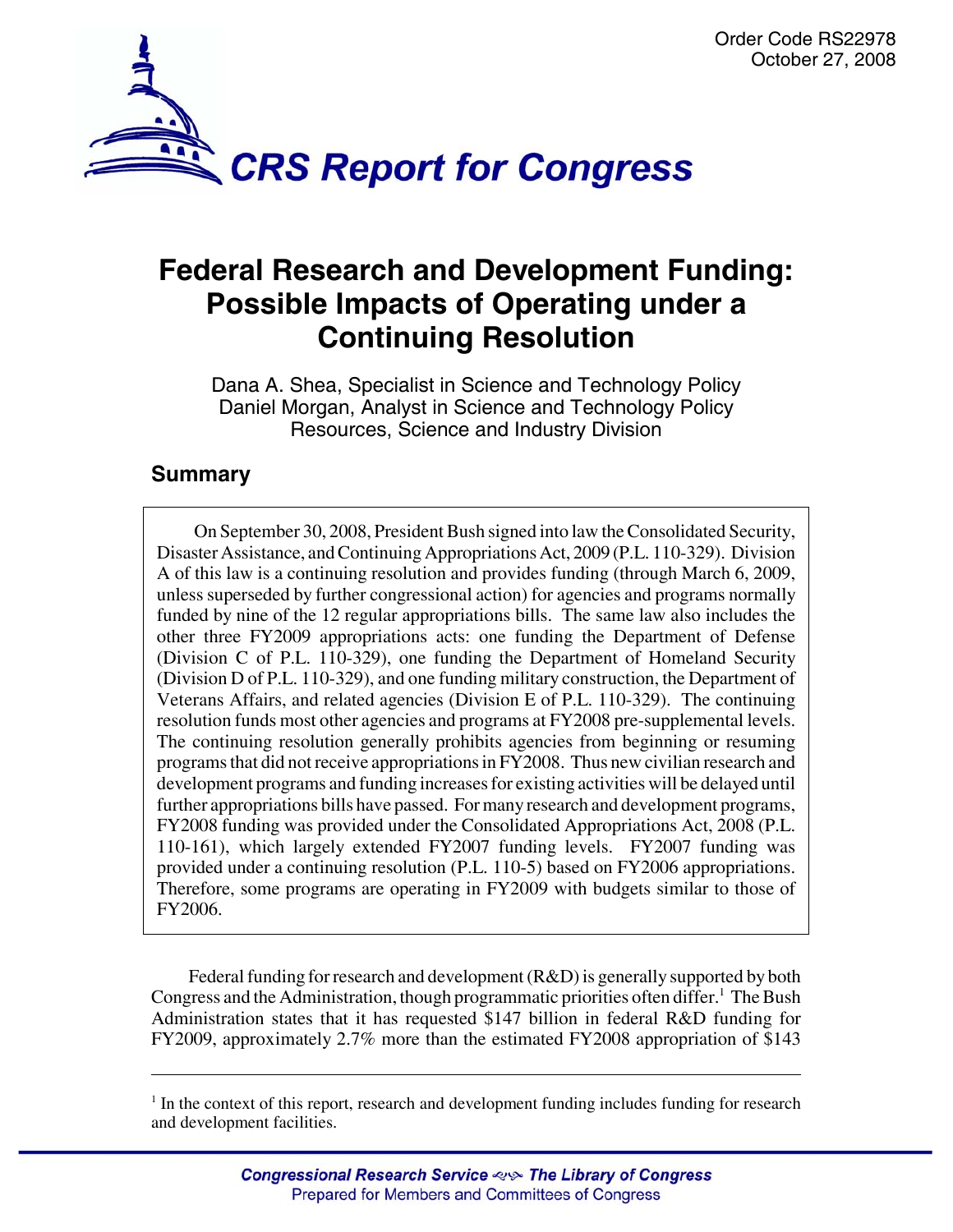billion.<sup>2</sup> The bulk of the proposed increase would come from continuing the American Competitiveness Initiative (ACI) and treating the new availability of previously appropriated funds for purchasing biodefense countermeasures through Project BioShield as research and development funding.<sup>3</sup>

The President proposed the ACI in response to growing concerns about America's ability to compete technologically in the global marketplace. As part of the ACI, the President called for doubling, over 10 years, the aggregate funding of the National Science Foundation (NSF), the Department of Energy (DOE) Office of Science, and the core programs of the National Institute of Standards and Technology (NIST). The main focus of the increases would be to support basic research in the physical sciences and engineering. The FY2009 request would increase R&D funding for NSF by \$701 million, for the DOE Office of Science by \$749 million, and for NIST core programs by \$33 million relative to FY2008 appropriated levels.<sup>4</sup>

The President's request shifts the funding balance between research and development. Despite the President's continued support for the ACI, total funding for basic and applied research would decrease by 0.3% in 2009 compared to 2008. While some specific agency basic and applied research budgets would increase, these increases are more than offset by decreases at other agencies. In contrast, funds for development would increase by 1.9%. This increase in support for development more than offsets the decrease in support for research, thus total R&D funding would increase under the President's proposal.

#### **The Current Status of FY2009 R&D Appropriations**

The 110<sup>th</sup> Congress has passed three appropriations acts, the Department of Defense Appropriations Act, 2009 (Division C of P.L. 110-329), the Department of Homeland Security Appropriations Act, 2009 (Division D of P.L. 110-329), and the Military Construction and Veterans Affairs Appropriations Act, 2008 (Division E of P.L. 110- 329). Since the beginning of FY2009 on October 1, 2008, funding for all other agencies and programs has been provided through a continuing resolution (Division A of P.L. 110-329). The continuing resolution maintains current funding levels through March 6, 2009, or until superseded by subsequent appropriations law, for the agencies covered under the nine regular appropriations bills still outstanding.

<sup>2</sup> Office of Management and Budget, The White House, *Analytical Perspectives, Budget of the United States Government, Fiscal Year 2009* (Government Printing Office: Washington, DC), 2008, pp. 45-55. Different sources give somewhat different figures for federal R&D expenditures, largely because of methodological differences in identifying which programs and activities are considered to be R&D. For example, the totals cited in *Analytical Perspectives* are not precisely comparable with those in **Table 1** of this report.

<sup>&</sup>lt;sup>3</sup> For more information on the American Competitiveness Initiative and related efforts, see CRS Report RL34396, *The America COMPETES Act and the FY2009 Budget*, by Deborah D. Stine. For more information on Project BioShield, see CRS Report RS21507, *Project BioShield: Purposes and Authorities*, by Frank Gottron.

<sup>&</sup>lt;sup>4</sup> When calculating funding for the ACI, the White House includes the entire budget of NSF, not just R&D funds. The entire FY2009 budget of NSF is increased by \$821 million over the F2008 budget.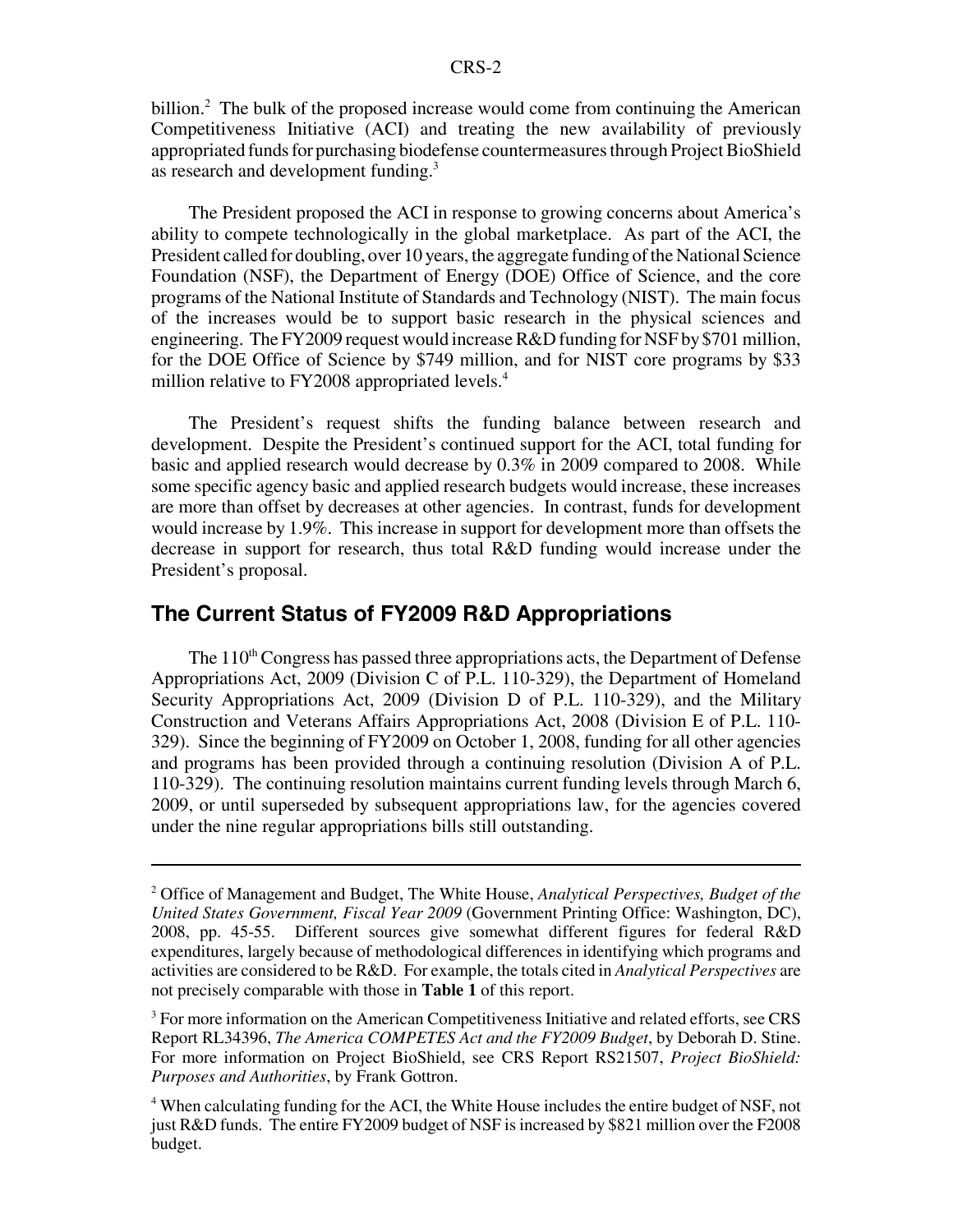For all agencies that have not had an appropriations bill for FY2009 signed into law, the continuing resolution provides funding at the same level they received in FY2008. Funds are provided on a prorated basis for the duration of the continuing resolution. The continuing resolution also generally prohibits agencies from using these funds to "initiate or resume any project or activity for which appropriations, funds, or other authority were not available during fiscal year 2008."5 The current status of FY2009 funding for R&D is summarized by agency in **Table 1**.

The three major crosscutting multiagency R&D initiatives are all funded largely by agencies operating under the continuing resolution:

- The FY2009 request for the National Nanotechnology Initiative (NII) is \$1.532 billion, a 2% increase from \$1.497 billion in FY2008. Approximately 72% of this request is at agencies operating under the continuing resolution.
- The FY2009 request for the Networking and Information Technology R&D (NITRD) program is \$3.566 billion, a 6% increase from \$3.372 billion in FY2008. Approximately 65% of this request is at agencies operating under the continuing resolution.
- The FY2009 request for the Climate Change Science Program (CCSP) is \$2.105 billion, a 10% increase from \$1.838 billion in FY2008. More than 99% of this request is at agencies operating under the continuing resolution.<sup>6</sup>

### **Issues for Congress**

If the federal government continues to operate under a continuing resolution, most existing nondefense R&D programs would continue to receive funding at the FY2008 level. To some extent, this funding mechanism is likely to cause federal agencies to continue to support existing R&D priorities, rather than shifting to new ones, since only existing programs retain funding. In addition, because of inflation, even funds provided at the FY2008 level represent a reduction in actual purchasing power.<sup>7</sup> For R&D programs in some agencies, FY2008 funding is close to the level appropriated in FY2006. For these programs, the loss of purchasing power and the difficulty of adjusting policy goals and priorities may be especially challenging.

<sup>5</sup> P.L. 110-329, Sec. 104.

<sup>6</sup> Office of Management and Budget, The White House, *Analytical Perspectives, Budget of the United States Government, Fiscal Year 2009* (Government Printing Office: Washington, DC), 2008, Table 5-3. For more information on these three initiatives, see CRS Report RL34401, *The National Nanotechnology Initiative: Overview, Reauthorization, and Appropriations Issues*, by John F. Sargent; CRS Report RL33586, *The Federal Networking and Information Technology Research and Development Program: Funding Issues and Activities*, by Patricia Moloney Figliola; and CRS Report RL33817, *Climate Change: Federal Funding and Tax Incentives*, by Jane A. Leggett.

<sup>&</sup>lt;sup>7</sup> For example, P.L. 110-329 contains a provision (Sec. 142) mandating a 3.9% increase in civil service employee pay rates.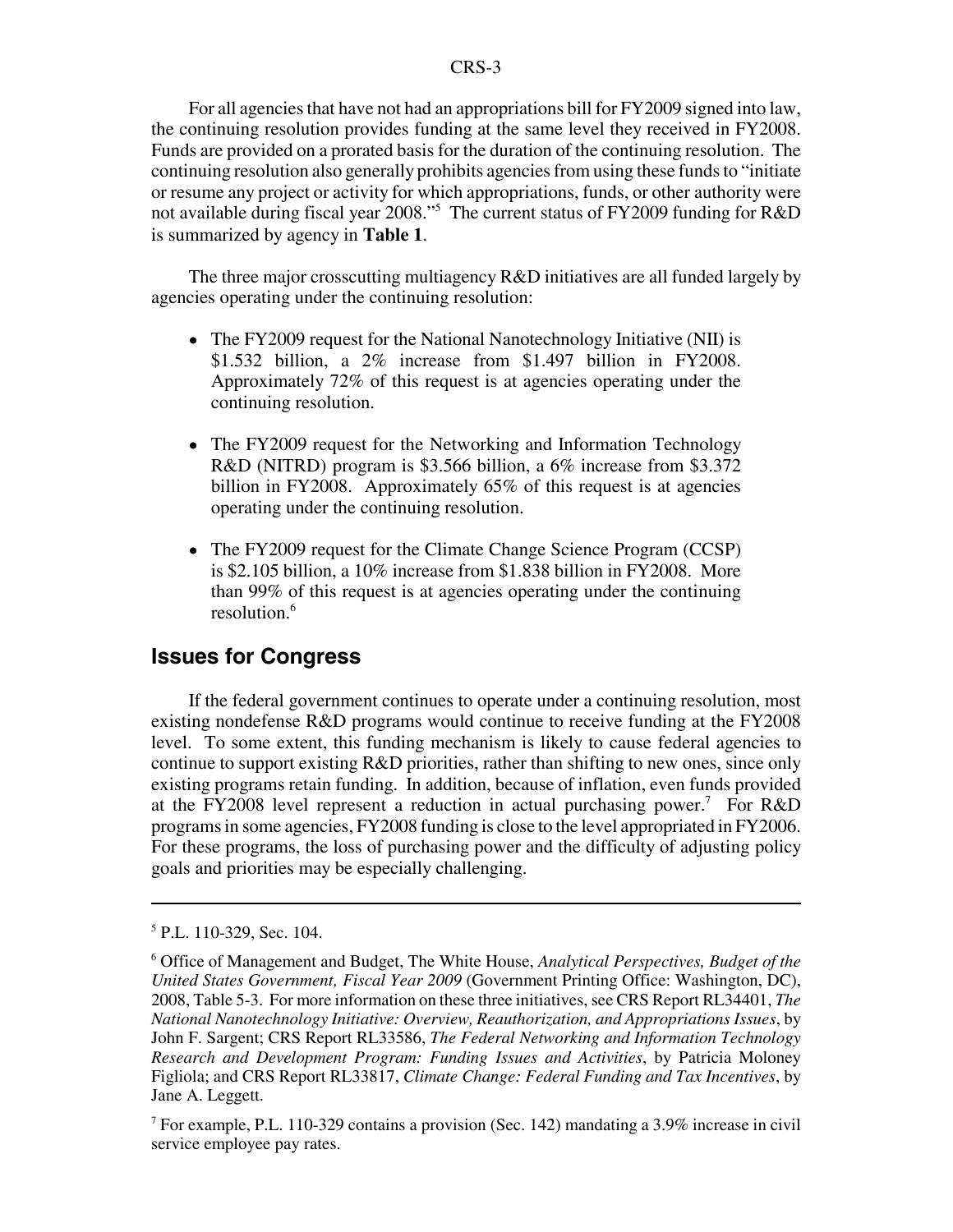Most new nondefense R&D programs planned for FY2009 would not be allowed to start. Even once regular appropriations for FY2009 become law, allowing new programs to begin, agencies may have difficulty meeting their projected R&D milestones and goals because of the shortened time frame for obligating funds for these programs. Expected completion times for research programs may need to be revised and new research performers identified. Also, agency plans for purchase of major instruments and other capital equipment may be delayed or prevented under the continuing resolutions. For new R&D programs, milestones planned to occur in the first half of FY2009 are unlikely to be met, since, if the continuing resolution extends through March 6, 2009, the first half of the fiscal year will be almost completed. Another issue for new programs is whether agencies will be able to obligate whatever new appropriations they receive. Most agency appropriations for R&D expire at the end of the fiscal year for which they are appropriated. Because most new programs cannot be started under a continuing resolution, even if appropriations for them are eventually received, agencies will have less time than the full fiscal year to establish these programs and obligate the funds for them.